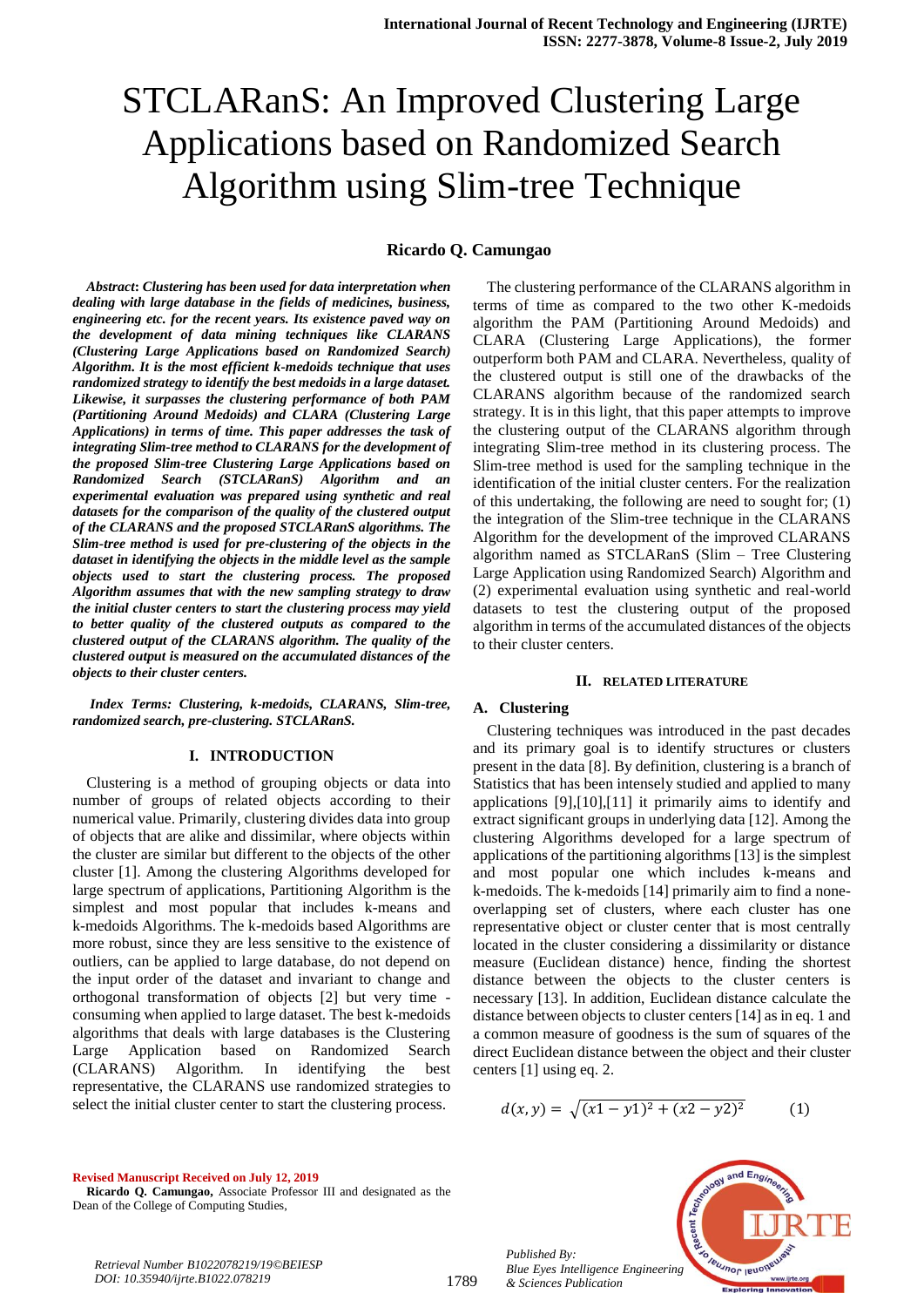# **STCLARanS: An Improved Clustering Large Applications based on Randomized Search Algorithm using Slim-tree Technique**

Where: *x* and *y* are the objects, *x1* and *x2* are coordinates of object *x,* and *y1* and *y2* are coordinates of object *y.* The k-medoids Algorithms have two main phases these are;

- 1. Initialization initial set of number (k) objects are selected as medoids.
- 2. Evaluation It tries to minimize an object function usually based on the sum of the total distance among non – selected objects and their medoids, i.e. the evaluation step tries to minimize:

$$
\sum_{j=1}^{n} d(ri, sj)
$$
 (2)

## **B. CLARANS (***Clustering Large Applications using Randomized Search***) Algorithm**

The development of CLARANS was based in the context of spatial data mining. The randomized search strategy of the CLARANS Algorithm greatly improved its efficiency (computational complexity or time) and effectiveness (average distortion over the distances). The process of searching for the best cluster centers or medoids during the evaluation step, CLARANS randomly search the representative objects from the remaining number of objects (n-k) in the dataset. The parameter provided by the user (*maxNeighbor*) is used to control the number of representative objects tried in clustering the objects. After the number of attempts set (*maxNeighbor*), and no better solution is found the local optimal is assumed to be reached. The process continues until *numLocal* local *optimals* have been found [1]. According to [3] it was suggested that the parameters *numLocal* be set to 2 and *maxNeighbor* (250, 1.25% of  $k(n-k)$ . The values of these parameters were obtained from the experimental results of determining the number of *numLocal* and *maxNeighbor* [3]. The result shows that setting the value of *numLocal* greater than two is not cost – effective for the reason that the increase in quality is insignificant. This is an indication that setting the typical local minimum to 2 can provide very high quality of clustering output. The value of the *maxNeighbor* is based on the formula: if  $k(n-k) \leq \text{minmaxneighbor}$  then  $\text{maxNeighbour}$  $= k(n-k)$ ; otherwise, *maxNeighbor* equals the larger value between *p% of k(n-k)* and *minmaxneighbor*. The *minmaxneighbor* is the threshold equal to 250 and to keep a good balance between runtime and quality the value of *p* is 1.25%.

### **C. Slim-tree**

The basic structure of many metric trees, such as M-tree [5], Slim-tree [6] and DBM tree [5], divides the data space into regions using representatives to which the other objects in each group is associated with. The Slim-tree is a balanced and dynamic tree that grows bottom-up from the leaves to the root. Same with other metric trees, each object in the dataset is grouped into fixed size that corresponds to a tree node [6] where objects are stored in the leaves. Its primary intent is to arrange the objects in a hierarchical structure using a representative as the center of each minimum bounding region which covers the objects in a subtree. The Slim-tree has two kinds of nodes; data or leaves nodes and index nodes. The size of a page is fixed; each type of node holds a predefined maximum number of objects. It assumes that the capacity of the leaves is equal to the number of the index nodes.

The structures of data or leave and index nodes are as follows [9];

*leafnode* [array of  $\langle Oid_i, d(S_i, S_{rep}), S_i \rangle$ ]

Where  $Old_i$ , is the identifier of the object  $S_i d(S_i, S_{rep})$  is the distance between the object  $S_i$  and the representative object of this leaf node  $S_{ren}$ [9]

*indexnode* [array of  $\langle S_i, R_i, d(S_i, S_{rep}), Pr(TS_i),$ *NEntries(Ptr(TSi))*>]

Where  $S_i$  keeps the object that is the representative of the subtree pointed by  $Ptr(TS_i)$  and  $R_i$  is the covering radius of the region. The distance between  $S_i$  and the representative of this node  $S_{rep}$  stored in  $d(S_i, S_{rep})$ . The pointer by  $Pr(TS_i)$  points to the root node of the subtree rooted by  $S_i$ . The number of entries in the node pointed to by  $Ptr(TS_i)$  is held by *NEntries(Ptr(TSi)*[9]. Figure 1 and 2 shows the Slim-tree structure.



**Fig. 1**: Representation of the memory structure on index node of the Slim-tree

| $S_{rep}$ | Oid <sub>1</sub> |                   |
|-----------|------------------|-------------------|
|           |                  |                   |
| $S_2$     | $Oid_2$          | $d(O_2, O_{rep})$ |
|           |                  |                   |
| $S_3$     | $Oid_3$          | $d(O_3, O_{rep})$ |
|           |                  |                   |
| $S_c$     | $Oid_c$          | $d(O_c, O_{rep})$ |
|           |                  |                   |



To build a Slim-tree, it is essential to make use of the *ChooseSubtree* Algorithm as strategy in inserting new object when more than one node is eligible for adding new object. The Slim-tree has three options for *ChooseSubtree* Algorithm [5],



-

*Published By:*

*& Sciences Publication*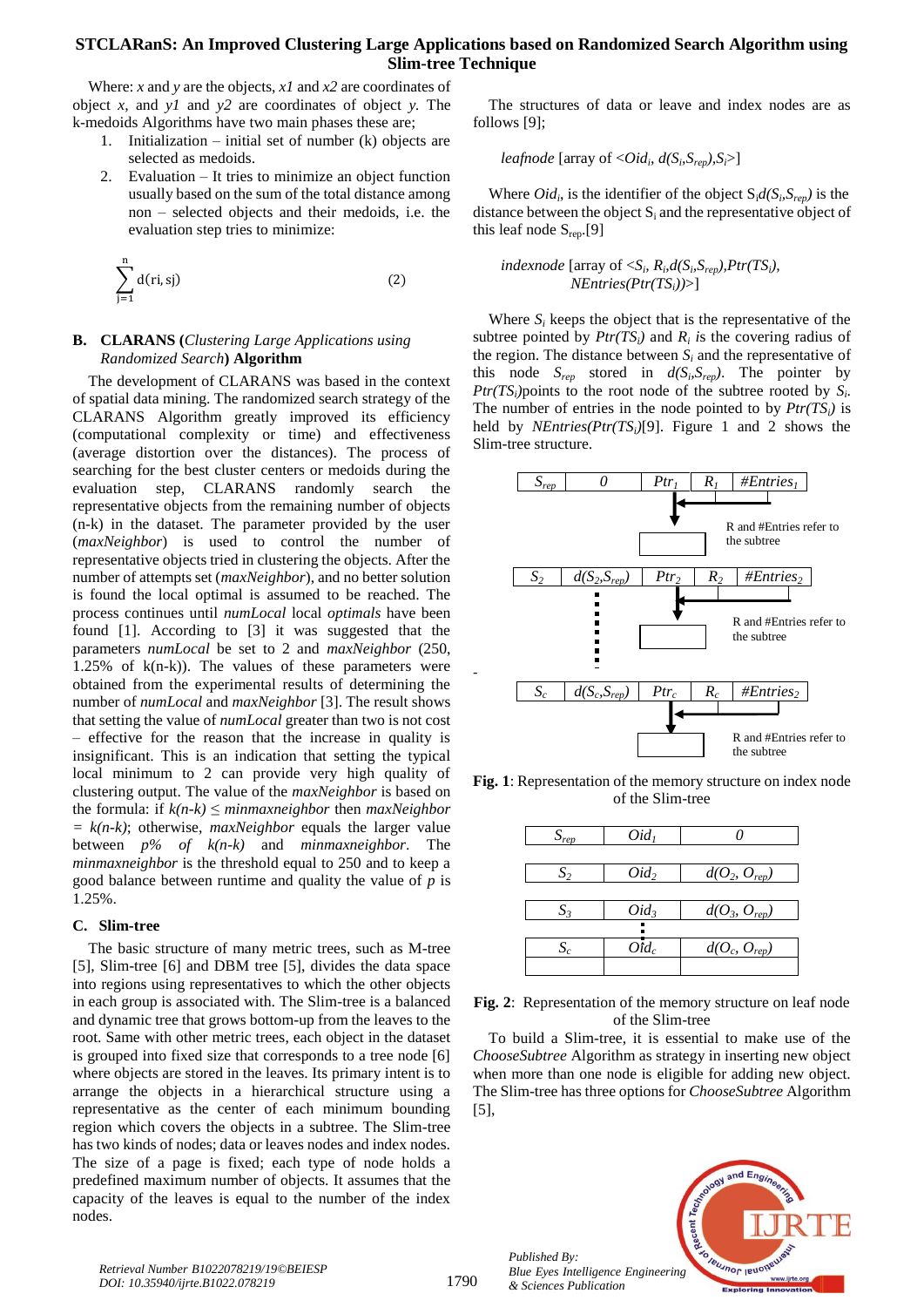- 1. *Random:* this randomly chooses one of the qualifying nodes.
- 2. *MinDist:* it chooses the node that has the minimum distance from the new object and the center of the node.
- 3. *MinOccup*: it chooses the node that has the minimum occupancy among the qualifying nodes.

The strategy plays an important role for the reason that it influences the appearance of the constructed tree as regards to the amount of overlapping of nodes. According to [2] the *minOccup* option produce high rate of node occupation that yields to fewer number of disk accesses, however the degree of overlapping of nodes is high; whereas, the *minDis*t option produce lower rate of node occupation and produce taller trees with a lower degree of overlapping of nodes [6].

The generated Slim-tree in a sense is a number of clusters comprising of objects and the node capacity. However, the number of clusters is not a parameter given by the user to generate the tree so it cannot be considered as a clustered output. Nevertheless, each representative objects in the index nodes can be considered as approximate cluster centers on each level of the tree. Therefore, it is possible to use these objects as initial cluster centers to group the data [2].

The default Algorithms in building the Slim-tree are as follows; *"minoccup"* option for the *ChooseSubtree* Algorithm, minimum spanning tree (MST) strategy for splits and the capacity node  $C$  is 60 for vector  $(L_2 \text{ distance})$  [7].

## **III. THE SLIM – TREE CLUSTERING LARGE APPLICATIONS BASED ON RANDOMIZED SEARCH (STCLARANS) ALGORITHM**

The computational complexity of the CLARANS Algorithm presented in the previous section is on randomized search of cluster centers used in clustering objects in the dataset. The randomization of the initial cluster centers in a large database provide probability of not choosing the best initial representatives to start the clustering process which may result to a low quality of clustered output.

In order to determine the best cluster centers that provide a better quality of clustered output, a frequent approach is to identify sample objects from the original database as the starting objects for the initial clustering process. This made possible through employing the concept of the Slim-tree method in the CLARANS Algorithm, to identify the sample objects use in the identification of the initial cluster centers.

The strategy is to determine the sample objects from the output of the constructed tree. The assigned cluster center is the center object of a particular sub tree and each level of the constructed tree represents a data space division containing all the objects in the dataset. However, not all representative nodes of the constructed tree can be considered as sample objects, a certain part of the tree is viable to consider as sample object. The foregoing scenario, leads to an assessment on which part of the tree will best represent the objects as to data distribution is concern and as to which part can generate better quality of clustering output [2].

According to [2] the best preference to consider the objects to use for sample objects are the middle level of the constructed tree because the distribution of the objects encloses enough information that can result to a better quality of clustering. Whereas, objects in the top and bottom part of the constructed tree are not viable to use as sample objects for the reason that the top level contains less number objects are found, hence less information about the data distribution and

the lower level contains more objects than the top and middle level of the tree. Considering the objects in this level may result to a poor performance of the Algorithm.

The output of the Slim-tree is used as sampling strategy and it is integrated into the CLARANS Algorithm and named as STCLARanS Algorithm.

The proposed STCLARanS Algorithm is depicted as follows;

## **Initialization phase**

- 1. Input number of cluster (k) [1].
- 2. Initialize mincost to a large number, numlocal to 2 and determine the maxneighbor is (250, 1.25% of  $k(n-k)$  [1].

## **Clustering phase**

### **Slim-tree computation**

- 3. Input parameters for building the tree: the page size and ChooseSubTree Algorithm.
- 4. Build the Slim-tree.
- 5. Consider the middle level of the tree as the **sample objects (D)**.
- 6. Set *current* to an arbitrary node from the **sample objects (D)**.
- 7. Set  $j = 1$ ;
- 8. Consider a random neighbour (S) of *current*, calculate the cost coefficient of the two nodes.
- 9. If S has a lower cost, set current is equal to S, and proceed to step 7.
- 10. If not, when j is greater than maxneighbor, compare the cost of *current* with *MinCost*. If the *current* is less than the *mincost* then, *MinCost* is equal to the cost of *current*, and *bestnode* is equal to *current*.
- 11. Add one (1) to the current value of i. If  $i >$  numlocal, output bestnode and halt. If not, proceed to step 6.

The STCLARanS Algorithm has two main phases, these are the initialization and clustering phase.

The **initialization phase** enables the assigning and inputting of the initial values of the needed parameters for clustering such as number of cluster (k), *numLocal* to 2 and identifying the values of the *MinCost* and *maxNeighbor (*250, 1.25% of k(n-k)) [1].

The **clustering phase** generates the clustered output of the given set of data. The initial step is to build the Slim-tree. The middle level of the constructed tree is used as the sample objects (D). The final step of this phase is the clustering process, the initial representatives or cluster centers are arbitrarily chosen from the sample objects (*D).* The number of objects tried in this phase is dependent on the number or value of *maxneighbor* set in the initialization phase. The value of *maxneighbor* corresponds on the number of attempts in identifying the best sets by way of accumulating the distances (*MinCost*) of the objects to their cluster centers. After the number of attempts and the value of the *numlocal* is greater than 2, the best sets are identified having the lowest *MinCost*. To end with, cluster the objects of the dataset using cluster centers of the best sets.



*Published By:*

*& Sciences Publication*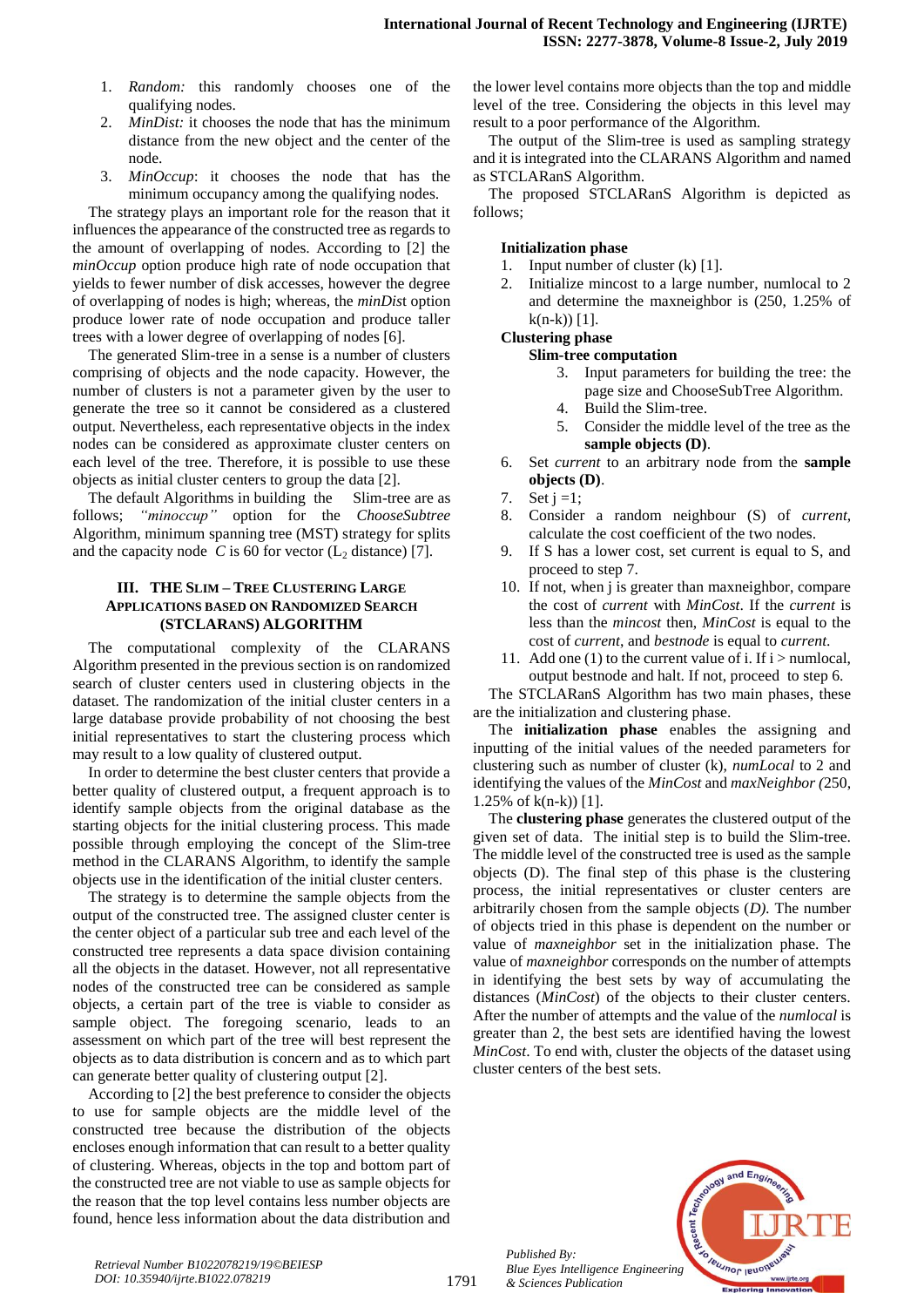# **STCLARanS: An Improved Clustering Large Applications based on Randomized Search Algorithm using Slim-tree Technique**

# **IV. EXPERIMENTAL EVALUATION**

To determine the quality of the clustered output using equation (1) of the CLARANS and the proposed STCLARanS algorithms in terms of the closeness of the objects to their cluster centers. An experimental evaluation was made to simulate their performance using synthetic and real datasets as presented in Table I. The CLARANS and proposed STCLARanS Algorithms were implemented in the same platform using the C# language and to obtain a fair comparison the simulations were performed in a PC with an Intel core i5 2.7 Ghz CPU, 4 GB RAM and 500GB hard disk with 200 GB free disk space. The clustering output of the Slim-Tree Clustering Large Applications using Randomized Search (STCLARanS) Algorithm was shown in figure 4 whereas, sample clustering output of Clustering Large Applications using Randomized Search (CLARANS) algorithm was presented in figure 5. The sample clustering output presents the phases of the two algorithms, this made possible by converting the phases to its equivalent C# program. Also, to compare the quality of the clustered output of each Algorithm a variable *MinCost* was used to accumulate the total distances of the objects to their cluster centers and a time function was also included in the program to measure the time spent in clustering the objects. The *MinCost* and time was recorded and displayed at the bottom part of fig. 3 and fig. 4.

| SLIM TREE RESULT: 869 Object/s                  |                                                     |                                   |  |
|-------------------------------------------------|-----------------------------------------------------|-----------------------------------|--|
| The best sets are:                              |                                                     |                                   |  |
| 89.1.82.3<br>80.7.63.4                          |                                                     |                                   |  |
| <b>CLARANS RESULT</b>                           |                                                     |                                   |  |
| <b>CLUSTERS</b><br>Cluster #: 1<br>Cluster #: 2 | <b>CLUSTER CENTERS</b><br>89.1.82.3<br>80.7.63.4    | NUMBER OF OBJECTS<br>5501<br>3557 |  |
|                                                 | MinCost: 123554.41 Execution Time: 00:00:17.9495100 |                                   |  |



| The best sets are:           |                                                     |                   |
|------------------------------|-----------------------------------------------------|-------------------|
| 84.6.75.6<br>  99.5,71.2     |                                                     |                   |
| <b>CLARANS RESULT</b>        |                                                     |                   |
| <b>CLUSTERS</b>              | <b>CLUSTER CENTERS</b>                              | NUMBER OF OBJECTS |
| Cluster #: 1<br>Cluster #: 2 | 84.6,75.6<br>99.5.71.2                              | 7783<br>1275      |
|                              |                                                     |                   |
|                              | MinCost: 141670.56 Execution Time: 00:02:25.8488849 |                   |

**Fig. 4**: Sample clustering output of the Clustering Large Application based on Randomized Search (CLARANS) Algorithm

Three datasets used in the experiment; the first two were composed of synthetic data derived by the authors composed of x and y coordinates ranging from 50.00 to 99.99 and the third dataset was a real data taken from the result of the faculty performance evaluation by the student in two semesters. These datasets were used to enable a thoughtful assessment on the quality of the clustered output of the Algorithms in clustering objects in the dataset based on the number of *k* clusters as shown in Table I.

| Table I. Description of Synthetic and Real Datasets |  |  |  |  |
|-----------------------------------------------------|--|--|--|--|
|-----------------------------------------------------|--|--|--|--|

| <b>Name</b>                                           | <b>Total</b><br>number of<br>Objects | No. of $k$<br>clusters | d()   |
|-------------------------------------------------------|--------------------------------------|------------------------|-------|
| Dataset1 6k                                           | 6,000                                |                        | $L_2$ |
| Dataset2 9k                                           | 9,058                                |                        | $L_2$ |
| Faculty<br>Performance<br>Evaluation<br>Rating (FPER) | 651                                  | 5                      | L,    |

# **A. CLARANS versus the proposed STCLARanS Algorithms**

The experiments were carried out based on the quality of the clustered output using equation (1) of the CLARANS and proposed STCLARanS Algorithms in clustering objects in the datasets. Both Algorithms used random samples; the difference is that the proposed Algorithm draws initial nodes in the middle level of the constructed tree that compose of actual cluster centers whereas CLARANS arbitrarily select initial nodes from the given dataset which has a greater number as compared to the number of objects in the middle level of the constructed tree. The number of executions of the Algorithms (CLARANS and STCLARanS) is based on the values of numlocal and *maxneighbor* discussed in Section 3 and *MinCost* is computed using Equation 2 as presented in section II. The time format to measure the clustering performance is hours: minutes: seconds (00:00:00). The comparison of the experiments shows in Tables 2 and 3. That, in Table 3 the proposed STCLARanS Algorithm spent less time than the CLARANS Algorithm in clustering objects of the three datasets and in Table 2 presents that the STCLARanS accumulated lower values of *MinCost* as compared to CLARANS Algorithm. The value of the *MinCost* provides evidence on the closeness of the clustered objects to the cluster centers which implies that the lower the value of the *MinCost* acquired the better quality of the clustered output [1].

| ODJECTS ( <i>muncosi</i> ) |                   |                                          |                                            |  |
|----------------------------|-------------------|------------------------------------------|--------------------------------------------|--|
| <b>Datasets</b>            | No. of<br>Objects | <b>CLARANS</b><br>Algorithm<br>(MinCost) | <b>STCLARanS</b><br>Algorithm<br>(MinCost) |  |
| <b>Real Dataset</b>        | 651               | 1279.94                                  | 1217.90                                    |  |
| Synthetic_6k               | 6000              | 78100.14                                 | 72877.71                                   |  |
| Synthetic 9k               | 9058              | 141670.56                                | 123554.41                                  |  |

**Table II.** CLARANS and STCLARanS quality of clustered objects (*mincost*)



*Published By: Blue Eyes Intelligence Engineering & Sciences Publication*